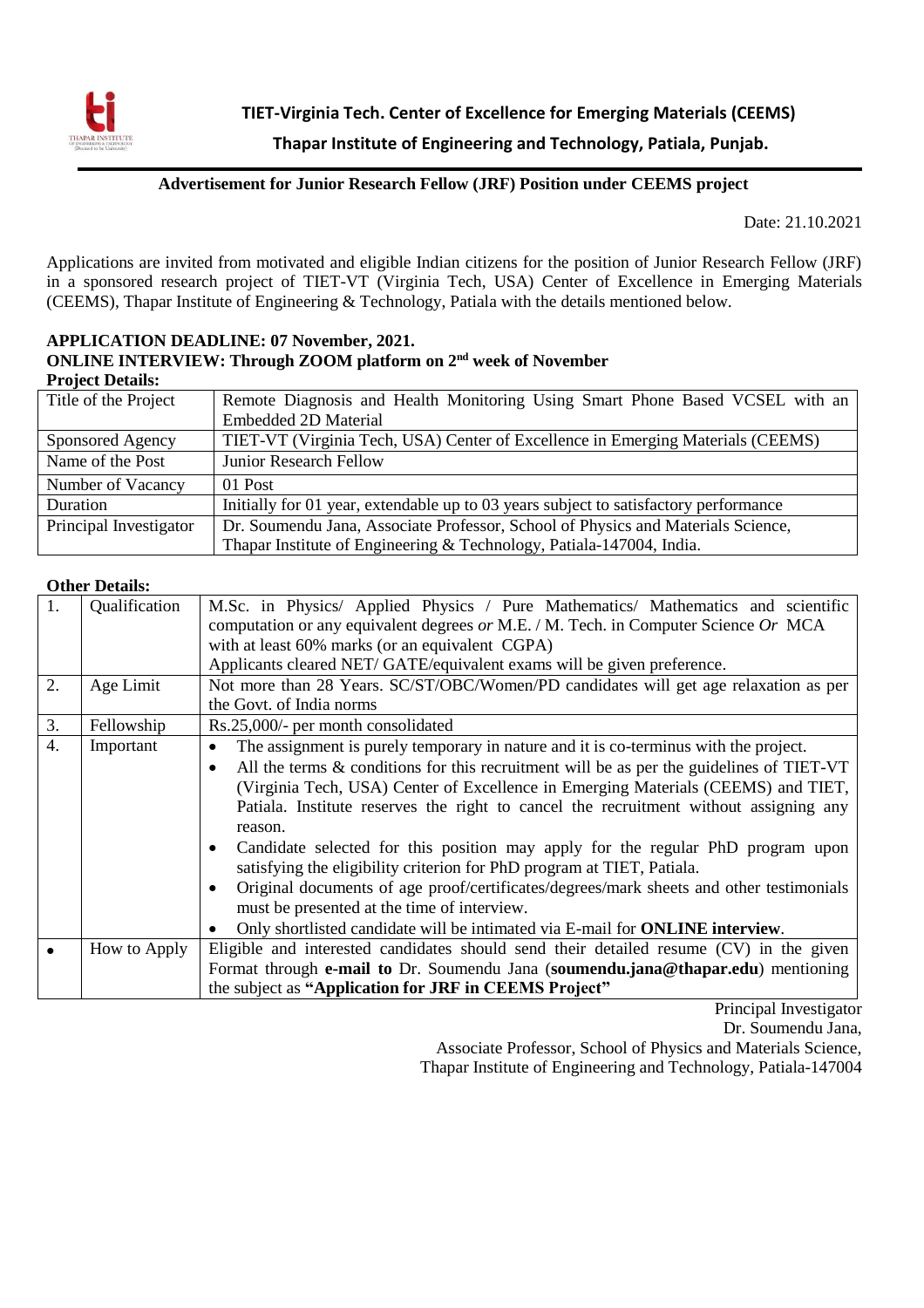## **Application Form for Junior Research Fellow (JRF)**  in TIET-VT Center of Excellence in Emerging Materials (CEEMS) Sponsored Project

Project Title: Remote Diagnosis and Health Monitoring Using Smart Phone Based VCSEL with an Embedded 2D Material

- 1. Name:
- 2. Male/Female: Affix recent 3. Father/Spouse's Name: passport size photograph 4. Mother Name: 5. Address: (i) Communication address (ii) Permanent address: 6. Email id: 7. Phone No: 8. Date of birth: 9. Material status: 10. Nationality: 11. Caste category (OP/SC/ST/OBC/PH):

12. Details of Universities/Institutions attended (from  $10^{th}$  Standard onwards) (Self Attested copies of certificates and mark sheets/grade cards must be presented at the time of interview)

| <b>Degree</b><br>obtained | University/College/<br><b>Board</b> | Year | Subject/s | % Marks/<br><b>CGPA/CPI</b> | <b>Class</b><br>(if any) |
|---------------------------|-------------------------------------|------|-----------|-----------------------------|--------------------------|
|                           |                                     |      |           |                             |                          |
|                           |                                     |      |           |                             |                          |
|                           |                                     |      |           |                             |                          |
|                           |                                     |      |           |                             |                          |
|                           |                                     |      |           |                             |                          |